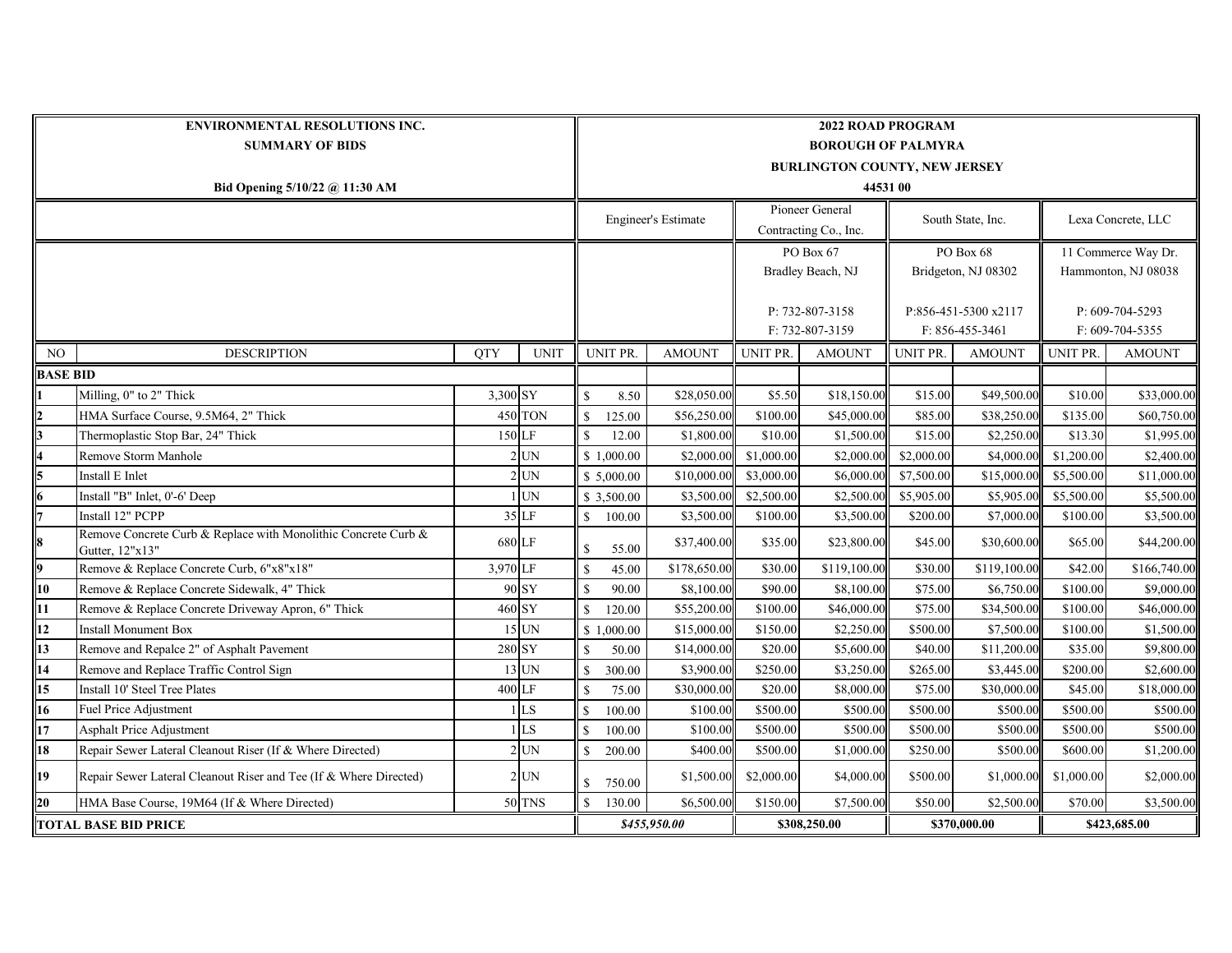| ENVIRONMENTAL RESOLUTIONS INC.<br><b>SUMMARY OF BIDS</b> |                                                                                   |            |               | <b>2022 ROAD PROGRAM</b><br><b>BOROUGH OF PALMYRA</b><br><b>BURLINGTON COUNTY, NEW JERSEY</b> |                                          |                                        |                                    |                                                |                                      |                                                           |                                         |  |  |
|----------------------------------------------------------|-----------------------------------------------------------------------------------|------------|---------------|-----------------------------------------------------------------------------------------------|------------------------------------------|----------------------------------------|------------------------------------|------------------------------------------------|--------------------------------------|-----------------------------------------------------------|-----------------------------------------|--|--|
| Bid Opening 5/10/22 @ 11:30 AM                           |                                                                                   |            |               | 44531 00                                                                                      |                                          |                                        |                                    |                                                |                                      |                                                           |                                         |  |  |
|                                                          |                                                                                   |            |               | Think Pavers                                                                                  |                                          | Charles Marandino, LLC                 |                                    | Command Co., Inc                               |                                      | American Asphalt                                          |                                         |  |  |
|                                                          |                                                                                   |            |               | 125 Kings Highway<br>Mt. Royal, NJ 08061                                                      |                                          | 233 Main Ave.<br>Milmay, NJ 08340-3111 |                                    | 1318 Antwerp Ave.<br>Egg Harbor City, NJ 08215 |                                      | 100 Main Street<br>West Collingswood Heights,<br>NJ 08059 |                                         |  |  |
|                                                          |                                                                                   |            |               |                                                                                               | P: 856-832-4680<br>$F: 856 - 832 - 4681$ |                                        | P: 856-691-9963<br>F: 856-691-5195 |                                                | $P: 609-965-0399$<br>F: 609-965-0441 |                                                           | P:856-456-2899 x 204<br>F: 856-456-6749 |  |  |
| NO                                                       | <b>DESCRIPTION</b>                                                                | <b>QTY</b> | <b>UNIT</b>   | UNIT PR.                                                                                      | <b>AMOUNT</b>                            | UNIT PR.                               | <b>AMOUNT</b>                      | UNIT PR.                                       | <b>AMOUNT</b>                        | UNIT PR.                                                  | <b>AMOUNT</b>                           |  |  |
| <b>BASE BID</b>                                          |                                                                                   |            |               |                                                                                               |                                          |                                        |                                    |                                                |                                      |                                                           |                                         |  |  |
|                                                          | Milling, 0" to 2" Thick                                                           | 3,300 SY   |               | \$2.00                                                                                        | \$6,600.00                               | \$9.00                                 | \$29,700.00                        | \$10.00                                        | \$33,000.00                          |                                                           |                                         |  |  |
| 2                                                        | HMA Surface Course, 9.5M64, 2" Thick                                              |            | 450 TON       | \$130.00                                                                                      | \$58,500.00                              | \$80.00                                | \$36,000.00                        | \$145.00                                       | \$65,250.00                          |                                                           |                                         |  |  |
| 3                                                        | Thermoplastic Stop Bar, 24" Thick                                                 | 150 LF     |               | \$10.00                                                                                       | \$1,500.00                               | \$13.00                                | \$1,950.00                         | \$12.00                                        | \$1,800.00                           |                                                           |                                         |  |  |
|                                                          | Remove Storm Manhole                                                              |            | UN            | \$20,000.00                                                                                   | \$40,000.00                              | \$3,900.00                             | \$7,800.00                         | \$2,000.00                                     | \$4,000.00                           |                                                           |                                         |  |  |
|                                                          | Install E Inlet                                                                   |            | <b>UN</b>     | \$35,000.00                                                                                   | \$70,000.00                              | \$4,800.00                             | \$9,600.00                         | \$8,500.00                                     | \$17,000.00                          |                                                           |                                         |  |  |
| 6                                                        | Install "B" Inlet, 0'-6' Deep                                                     |            | $1$ UN        | \$48,000.00                                                                                   | \$48,000.00                              | \$13,000.00                            | \$13,000.00                        | \$8,750.00                                     | \$8,750.00                           |                                                           |                                         |  |  |
|                                                          | Install 12" PCPP                                                                  |            | 35 LF         | \$500.00                                                                                      | \$17,500.00                              | \$100.00                               | \$3,500.00                         | \$125.00                                       | \$4,375.00                           |                                                           |                                         |  |  |
| 8                                                        | Remove Concrete Curb & Replace with Monolithic Concrete Curb &<br>Gutter, 12"x13" | 680 LF     |               | \$25.00                                                                                       | \$17,000.00                              | \$80.00                                | \$54,400.00                        | \$68.00                                        | \$46,240.00                          |                                                           |                                         |  |  |
| 9                                                        | Remove & Replace Concrete Curb, 6"x8"x18"                                         | 3,970 LF   |               | \$25.00                                                                                       | \$99,250.00                              | \$43.00                                | \$170,710.00                       | \$60.00                                        | \$238,200.00                         |                                                           |                                         |  |  |
| 10                                                       | Remove & Replace Concrete Sidewalk, 4" Thick                                      |            | 90 SY         | \$75.00                                                                                       | \$6,750.00                               | \$130.00                               | \$11,700.00                        | \$85.00                                        | \$7,650.00                           |                                                           |                                         |  |  |
| 11                                                       | Remove & Replace Concrete Driveway Apron, 6" Thick                                | 460 SY     |               | \$75.00                                                                                       | \$34,500.00                              | \$150.00                               | \$69,000.00                        | \$125.00                                       | \$57,500.00                          |                                                           |                                         |  |  |
| 12                                                       | <b>Install Monument Box</b>                                                       |            | 15 UN         | \$200.00                                                                                      | \$3,000.00                               | \$100.00                               | \$1,500.00                         | \$450.00                                       | \$6,750.00                           |                                                           |                                         |  |  |
| 13                                                       | Remove and Repalce 2" of Asphalt Pavement                                         | 280 SY     |               | \$35.00                                                                                       | \$9,800.00                               | \$35.00                                | \$9,800.00                         | \$23.00                                        | \$6,440.00                           |                                                           |                                         |  |  |
| 14                                                       | Remove and Replace Traffic Control Sign                                           |            | 13 UN         | \$100.00                                                                                      | \$1,300.00                               | \$185.00                               | \$2,405.00                         | \$265.00                                       | \$3,445.00                           |                                                           |                                         |  |  |
| 15                                                       | Install 10' Steel Tree Plates                                                     | 400 LF     |               | \$30.00                                                                                       | \$12,000.00                              | \$48.00                                | \$19,200.00                        | \$30.00                                        | \$12,000.00                          |                                                           |                                         |  |  |
| 16                                                       | Fuel Price Adjustment                                                             |            | LS            | \$500.00                                                                                      | \$500.00                                 | \$500.00                               | \$500.00                           | \$500.00                                       | \$500.00                             |                                                           |                                         |  |  |
| 17                                                       | <b>Asphalt Price Adjustment</b>                                                   |            | LS            | \$500.00                                                                                      | \$500.00                                 | \$500.00                               | \$500.00                           | \$500.00                                       | \$500.00                             |                                                           |                                         |  |  |
| 18                                                       | Repair Sewer Lateral Cleanout Riser (If & Where Directed)                         |            | $2$ UN        | \$200.00                                                                                      | \$400.00                                 | \$100.00                               | \$200.00                           | \$1,150.00                                     | \$2,300.00                           |                                                           |                                         |  |  |
| 19                                                       | Repair Sewer Lateral Cleanout Riser and Tee (If & Where Directed)                 |            | $2$ UN        | \$200.00                                                                                      | \$400.00                                 | \$100.00                               | \$200.00                           | \$1,850.00                                     | \$3,700.00                           |                                                           |                                         |  |  |
| 20                                                       | HMA Base Course, 19M64 (If & Where Directed)                                      |            | <b>50 TNS</b> | \$100.00                                                                                      | \$5,000.00                               | \$85.00                                | \$4,250.00                         | \$120.00                                       | \$6,000.00                           |                                                           |                                         |  |  |
| <b>TOTAL BASE BID PRICE</b>                              |                                                                                   |            |               | \$432,500.00                                                                                  |                                          | \$445,915.00                           |                                    | \$525,400.00                                   |                                      | <b>NO BID</b>                                             |                                         |  |  |